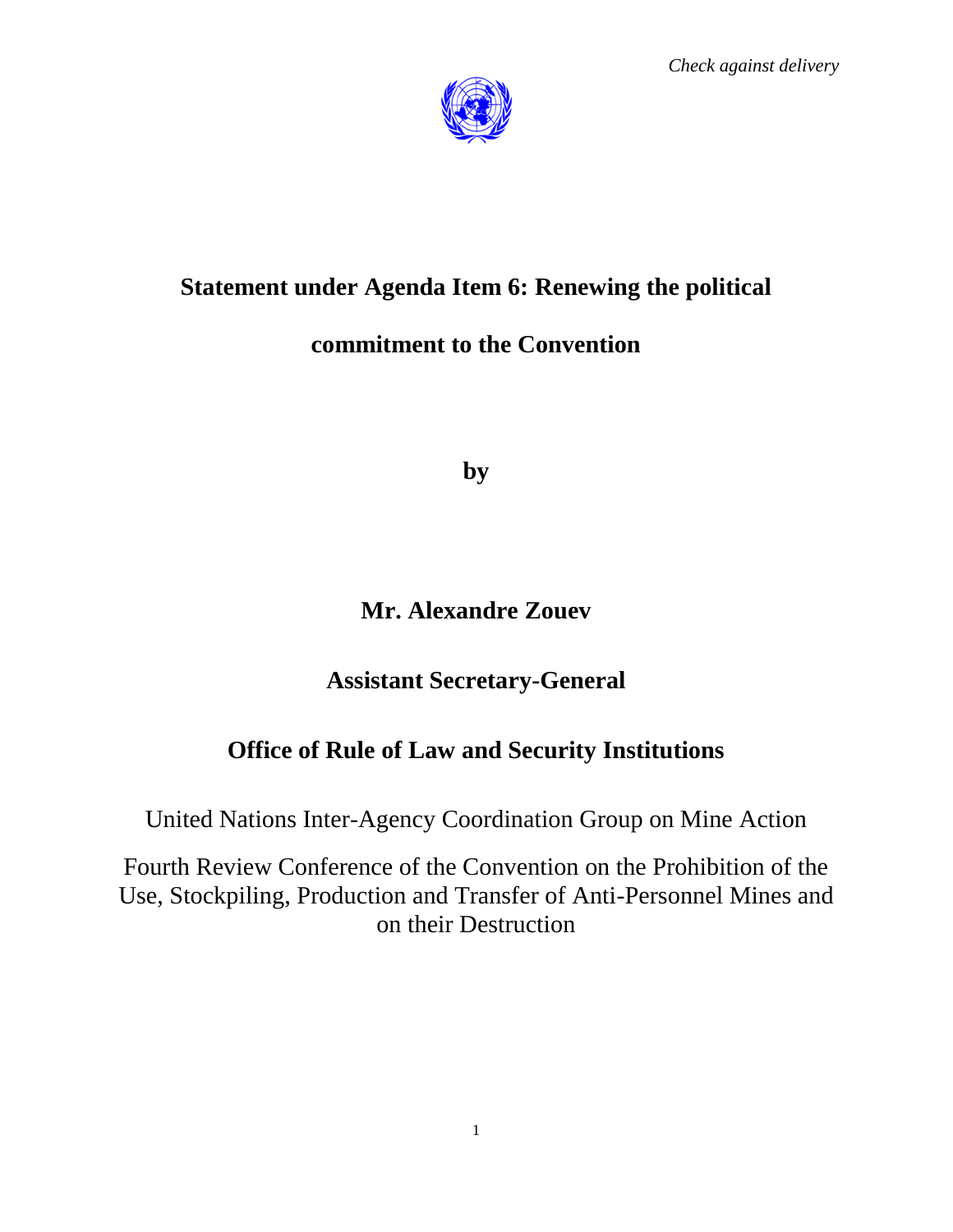

## **United Nations Inter-Agency Coordination Group on Mine Action**

#### **Fourth Review Conference of the Convention on the Prohibition of the Use, Stockpiling, Production and Transfer of Anti-Personnel Mines and on their Destruction**

Oslo, 26 November 2019

#### **Mr. Alexandre Zouev**

Assistant Secretary-General for Rule of Law and Security Institutions Department of Peace Operations

Mr. President<sup>1</sup>,

 $\overline{\phantom{a}}$ 

## On behalf of the **United Nations Inter-Agency Coordination Group on**

**Mine Action**<sup>2</sup>, it is my pleasure to congratulate you on your election and to thank

you for your remarkable leadership in the lead-up to the Review Conference.

Since the Convention came into force, we have come a long way in reaching

the goal of a mine-free world: 52 million antipersonnel mines have been destroyed,

<sup>&</sup>lt;sup>1</sup> H.E. Hans Brattskar, Ambassador of Norway to the UN in Geneva.

<sup>&</sup>lt;sup>2</sup> The United Nations Departments and Offices of the Secretariat, specialized agencies, funds and programmes are: the United Nations Mine Action Service of the Department of Peace Operations, the Office for Disarmament Affairs, the United Nations Development Programme (UNDP), the United Nations Office for the Coordination of Humanitarian Affairs, the Office of the United Nations High Commissioner for Human Rights (OHCHR), the Office of the United Nations High Commissioner for Refugees (UNHCR), the United Nations Children's Fund (UNICEF), the United Nations Entity for Gender Equality and the Empowerment of Women (UN-Women), the United Nations Office for Project Services (UNOPS), the Food and Agriculture Organization of the United Nations (FAO), the World Food Programme (WFP) and the World Health Organization (WHO). The United Nations Institute for Disarmament Research (UNIDIR) and the World Bank are observers.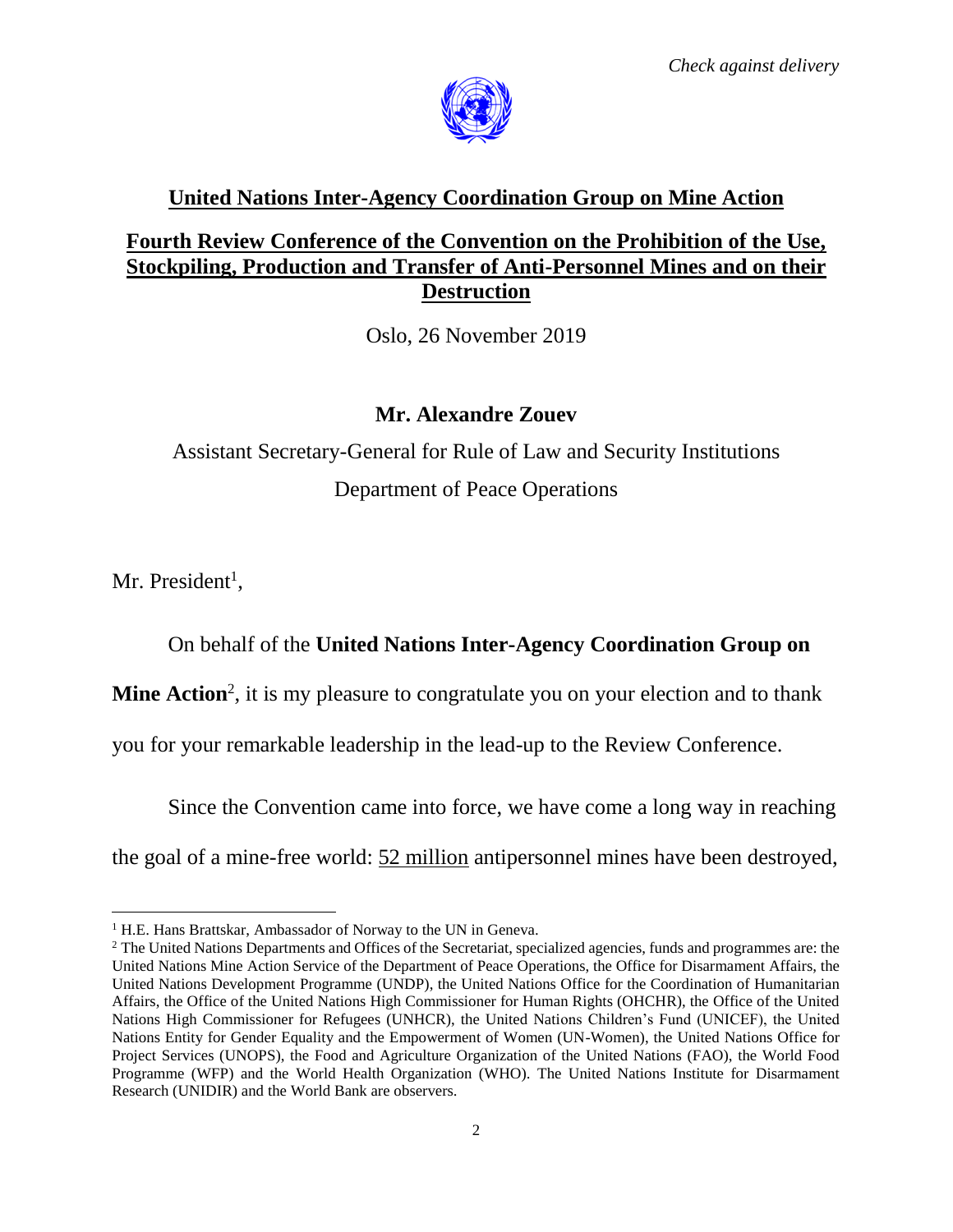

31 States Parties have completed their mine clearance obligations and a strong norm against anti-personnel mines has been established. Despite these achievements, much remains to be done and many States still face contamination.

It is therefore crucial that States Parties adopt and implement the Oslo Action Plan. I wish to highlight three areas in which the United Nations, according to its current Mine Action Strategy (*2019-2023*), will support States Parties in fulfilling their commitments:

**First**, the main objective of the Strategy is to strengthen the **protection** of individuals and communities from the risks and socio-economic impacts of explosive ordnance, thereby promoting the 2030 Agenda for Sustainable Development. This year, the United Nations has supported States Parties to protect millions of girls, women, boys and men, including displaced populations, from the threat of explosive ordnance by supporting clearance, risk education and victim assistance activities as well as managing the destruction of stockpiles of antipersonnel mines.

**Second**, the United Nations **supports national institutions** in 35 countries to lead and manage mine action functions and responsibilities by providing technical and capacity development advice. From 2013 to 2018, eight new programmes were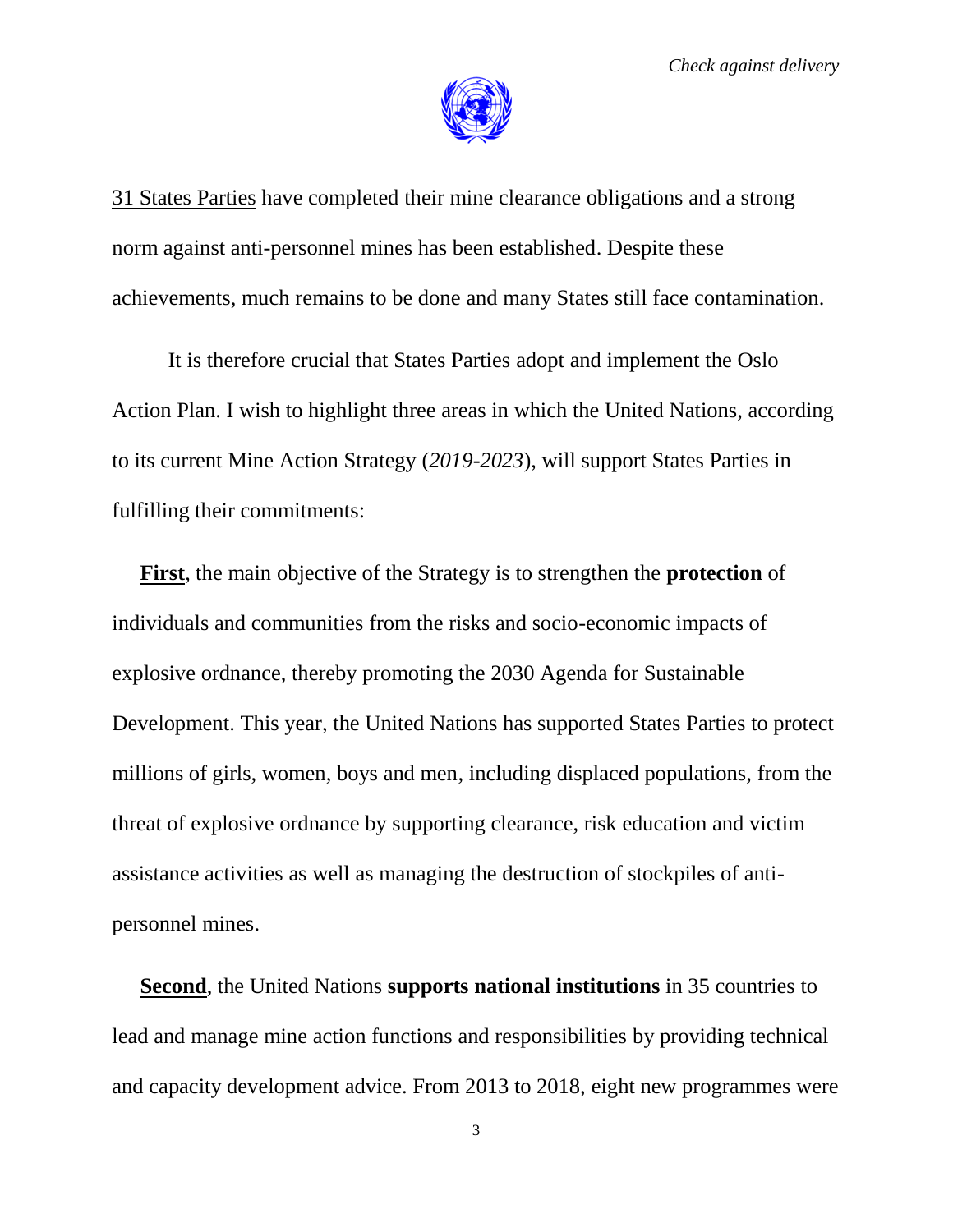

established in Iraq, Myanmar, Niger, Nigeria, Syrian Arab Republic, Turkey, Vietnam and Yemen. In these and other States, the United Nations supports the elaboration of national mine action standards that are consistent with international standards, assists in the development of Mine Action Coordination Centres or supports the transition to national ownership and sustainability after capacity development support has drawn to a close.

**Third**, it is essential that mine action actors apply a gender lens to ensure protection for all. Like the Oslo Action Plan, the Strategy considers **gender inclusion and diversity** as a key priority in the planning and implementation of mine action programmes. Together with the Gender in Mine Action Programme, the United Nations has updated its Gender Guidelines for Mine Action Programmes to incorporate the latest best practices and lessons learnt. I take this opportunity to thank affected states, donor countries, civil society and UN colleagues who have contributed to the development of the new guidelines. It is hoped that they will help the mine action sector to promote gender equality and women empowerment.

Excellencies,